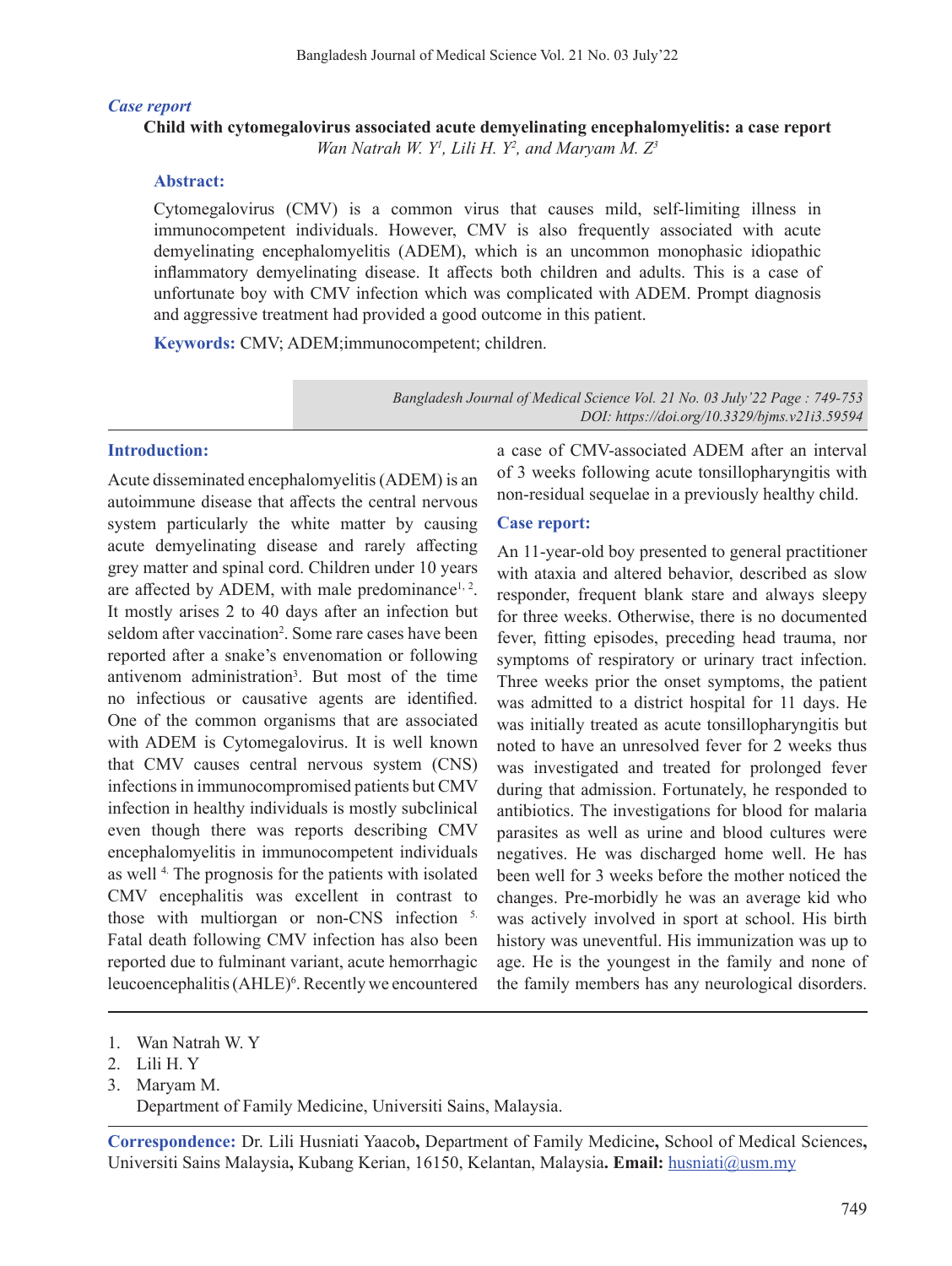He was then referred for admission for further evaluation.

Examination revealed a sleepy child,with normal vital signs. There were positive cerebellar signs and vertical nystagmus. No signs of meningism were noted. Neurological examination noted increased tone and reduced power over both upper and lower limbs with hyperreflexia over left limbs and clonus was seen over right side.Sensory examination was intact. Other examinations were unremarkable.At first, meningoencephalitis, X-linked leukodystrophy, spinal cerebellar atrophy and anti-N-methyl-Daspartate (NMDA) receptor encephalitis were considered as differential diagnoses.

Initial investigations revealed no leukocytosis. Electrolytes and liver function tests were normal. CRP was 22 mg/L. ASOT was negative. Mycoplasma IgM, toxoplasma-IgM and IgG, CMV-IgM and HSV2 IgM were negative, but this patient has positive serology of CMV IgG (291.9 U/ml) and HSV1 IgG positive. However, cultures for HSV 1&2 were negative for both as well as blood cultures were negative for any organism. No paired CMV-IgG and PCR were done for this patient. Immunological parameters were positive for ANA (1:160, speckled type), C3/C4 were within normal limits. Cerebrospinal fluid (CSF) analysis showed cell count was 15 cells (100% lymphocytes), protein 0.46 g/L and glucose was 3.3 mmol/L (random blood glucose was 5.2mmol/L). CSF latex test was negative for all bacterial pathogens and cultures showed no growth.

Contrasted CT brain done on admission showed normal brain study. MRI of the brain was done subsequently which showed symmetrical bilateral abnormal signal intensities seen involving bilateral corona radiate, internal capsule, basal ganglia, thalami, midbrain, pons, periaqueductal and periventricular at 4th ventricle region. It shows ill define heterogeneous hypointense signal intensity on T1, hypointense on T2, not suppressed in FLAIR. Some area in the basal ganglia shows restriction on DWI. Some areas on thalamic shows minimal patchy enhancement post-contrast which may represent ADEM and differential diagnosis of Multiple Sclerosis (MS). This patient was referred to an ophthalmologist for possible optic neuritis, however, the eye assessment was normal. EEG was also done, revealed no epileptic or any changes to suggest viral encephalitis. There is some slowing of the background of acute encephalopathic changes (no alpha activity posteriorly). The diagnosis of ADEM was considered because of clinical presentation and the positive serological findings of CMV infection and MRI findings.

The child was started on IV methylprednisolone 900mg od for 5 days followed by oral prednisolone for 2 weeks following tapering regime. Intravenous acyclovir 550mg TDS and Rocephin 1.6mg OD were given in keeping with possible meningoencephalitis. He remained afebrile throughout the admission and neurologically improved by resolution of ataxia and absence of cerebellar signs within 2 weeks.





*Abnormal high signal intensity surrounding the fourth ventricle.*



**Figure 2:** *Axial MRI in FLAIR sequence shows abnormal hyperintense signal within bilateral basal ganglia and internal capsule.*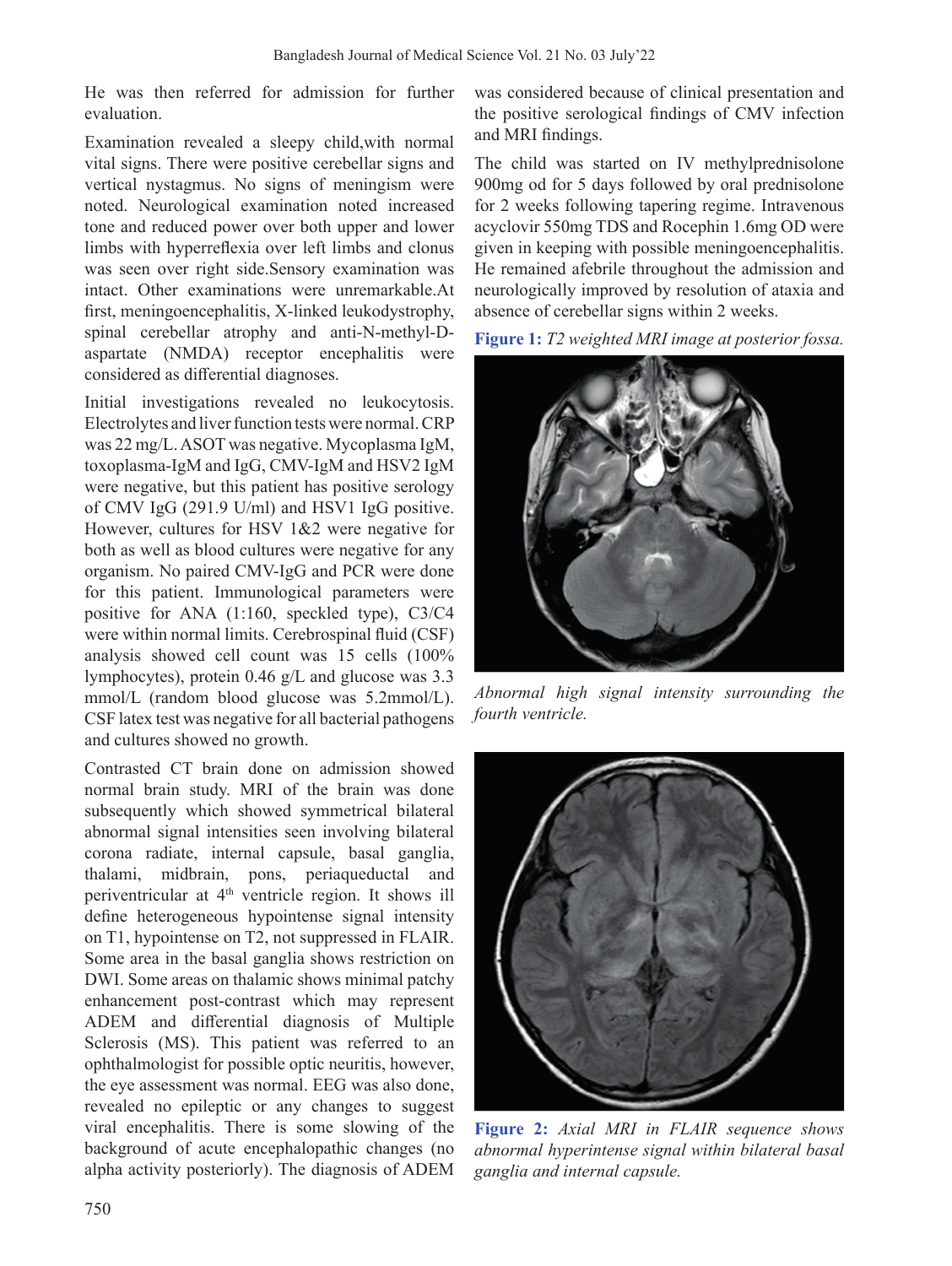

**Figure 3:** *Axial slice contrasted T1 image show the abnormal signals are not enhanced.*

## **Discussion**

In the 60-70s Malaysia was highly endemic for cytomegalovirus infection. CMV is the most known cause of congenital infections and 10.4% causes of CNS infection<sup>7</sup> . Cytomegalovirus is one of herpes viruses, and it infects only humans. Primary infection in immunocompetent persons is usually minimal and self-limiting, characterize by malaise, protracted fever, mild hepatitis, and lymphocytosis with atypical lymphocytes occurring inapproximately 10% of cases, but infrequently patients may develop a fulminant infection that manifests as multiple organ involvement and marked constitutional symptoms<sup>5</sup>.

CMV complicated with ADEM is not rare but it is not commonly found especially in primary care. This case highlights the importance ofconsidering CMV infection in previously healthy child with severe viral infection especially when there is multiple organs involvement. The exact pathophysiology on how CMV causes ADEM in immunocompetent individuals is still unclear. It has been postulated that T cell-mediated cross-activation and response against myelin proteins, such as myelin basic protein, proteolipid protein, and myelin oligodendrocyte protein (MOG), through a mechanism of molecular mimicry cause ADEM. Another pathogenic possibility is a non-specific self-sensitization of reactive T cells against myelin proteins secondary to infections localized in the CNS<sup>2</sup>. The autoimmune hypothesis is supported by the presence of anti-MOG antibodies in the cerebrospinal fluid (CSF) and the reduction to undetectable levels in follow-up samples of children with the monophasic disease<sup>8</sup>.

In most cases, ADEM follows a trivial infection, mainly upper respiratory tract infection, whereas only less than 5% of cases are vaccination related. In this case, the presentation is prominent 3 weeks after his admission for acute tonsillopharyngitis, longer than the usual latent period of 7-14 days<sup>9</sup>. The presentation may vary among individuals from a mild headache to seizures, loss of consciousness, vision loss, dysarthria, aphasia, facial palsy, quadriplegia and ataxia 10. The prominent clinical features are a change in behavior and/or in consciousness and it is accompanied by encephalopathy with a monophasic course, often resolving after treatment within three months of its onset. The relapses might occur in 20-30% of cases<sup>2</sup>.In childhood ADEM, prolonged fever and headaches occur more frequently, but in adult cases, motor and sensory deficits are more prominent<sup>9</sup>. In our case, this child presented with ataxia and excessive sleepiness for 3 weeks after an episode of prolonged fever and tonsillopharyngitis.

The diagnosis is considered straightforward when ADEM occurs after an exanthem or immunization. A clear-cut latent period between systemic symptoms such as fever, malaise, myalgias, headache, nausea, and vomiting and neurological illness favors ADEM along with the typical pattern of diffuse and multifocal involvement of both the central nervous system and peripheral nervous system and the characteristic MRI appearance. However, the challenges begin when there are no apparent prodromal symptoms which might be confused with the first onset of multiple sclerosis or other immune-mediated encephalitides that could occur in the pediatric age namely Hashimoto's encephalopathy, Anti-N-methyl-Daspartate (NMDA) receptor encephalitis, Limbic encephalitis and Rasmussen encephalitis<sup>2</sup>.

The initial management was to treat as CNS infection even though blood parameters and the initial CT brain were normal. Furthermore, the diagnosis of the case was delayed by parental refusal for lumbar puncture (LP) due to misconceptions about the procedure. After through explanation about the procedure, we managed to convince the mother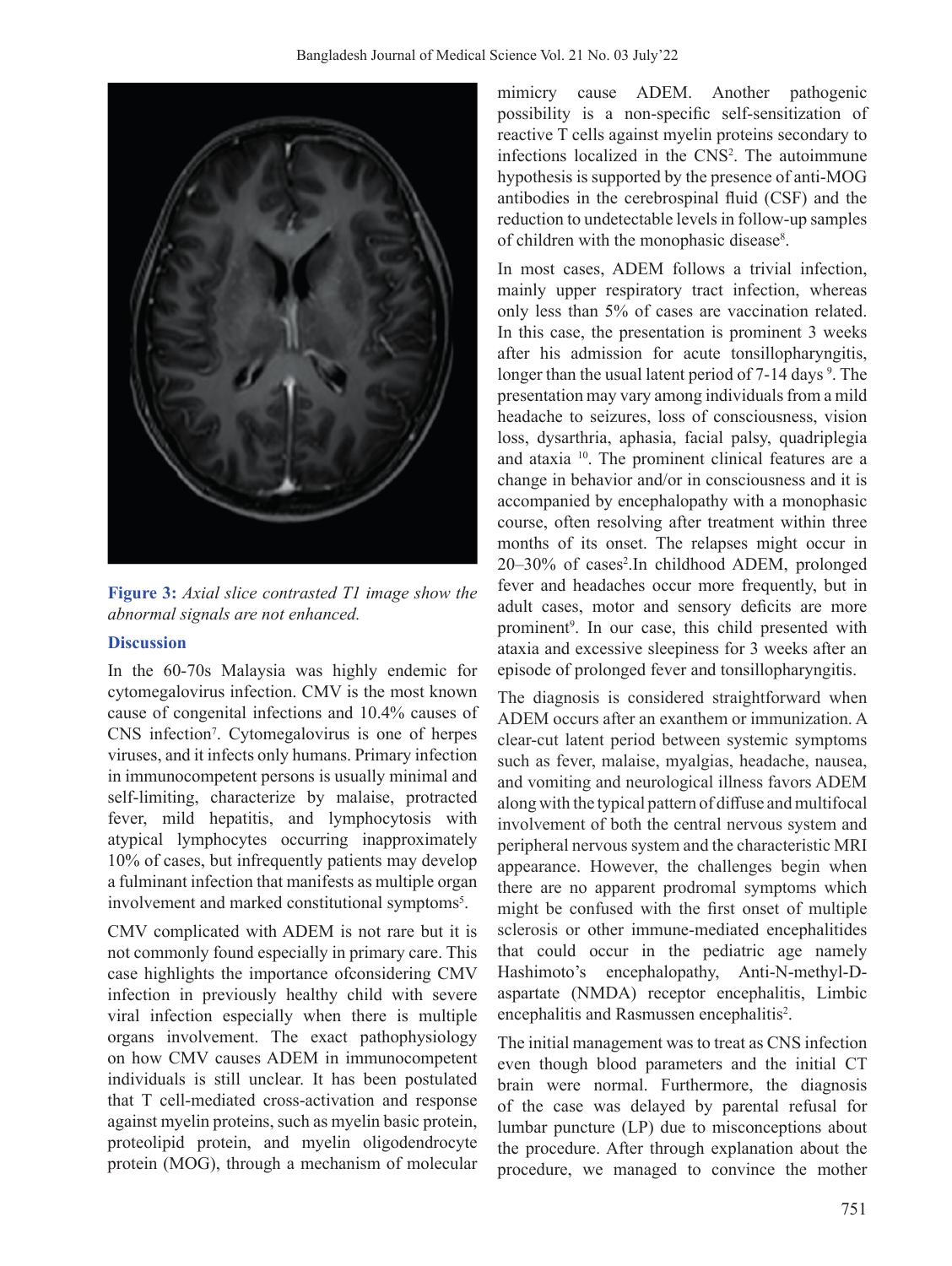to agree with LP. Lumbar puncture has excluded active meningoencephalitis. In ADEM, CSF can be normal or show lymphocytic pleocytosis and/or increased level of proteins which was seen in this case. The most important CSF finding is the absence of oligoclonal bands, which are typical of MS. Cell culture and molecular biology techniques for bacteria and viruses in CSF are commonly used, but their diagnostic value is uncertain because they are often negative and does not contribute to the diagnosis $10$ .

Diagnosis of ADEM could be unfocused because of uncertainties on etiopathogenesis, can lead to delay in establishing appropriate therapy. In this case, lack of knowledge and awareness about the disease and the perception of mild symptoms by the caretaker which was probably one of the causes for the delay in seeking health care for this patient. It took three weeks after the onset of symptoms for the parents to bring the child for medical attention. In addition, a common misconception about the clinical procedure such as lumbar puncture has slightly delayed the treatment. It is very crucial to diagnose the illness early and provide adequate therapeutic support in order to have a favorable outcome with full recovery. However, in the case of diagnostic delay or the case of inappropriate treatment, some children might develop neurological sequelae or persistent deficits and progress to  $MS<sup>10</sup>$ . As for this case, despite delayed presentation, the diagnosis of ADEM was considered in view of high clinical suspicioun supported by initial investigations that don't fit into infective causes, thus has led the pediatrician to do MRI to support the diagnosis.

MRI is the most useful technique to confirm the diagnosis of ADEM. The lesions are more often identified in T2-weighted and fluid-attenuated inversion recovery images as multifocal, irregular, poorly marginated areas with diameters between 5 mm and 5 cm.They usually involve the subcortical and central white matter of the entire CNS, particularly frontal and temporal lobes, including also spinal cord and brainstem. Even gray matter of thalamus and basal ganglia can be involved, but lesions are mainly in the cortical gray-white junction. Five patterns have been proposed to describe CNS lesions which includes ADEMwith small lesions (<5 mm), ADEM with large confluent white matter asymmetric lesions, ADEM with symmetric bithalamic involvement, ADEMwith a leukodystrophy pattern with diffuse bilateral and usually non-enhanced white mattersited lesions, and ADEM with acute hemorrhagic encephalomyelitis. However, these patterns seem unrelated to the overall clinical course<sup>2</sup>.

There is no standardized therapy for ADEM. Currently, the most widely used treatment is immunosuppression because of the presumed autoimmune etiopathogenesis of this encephalomyelitis<sup>2</sup>. As most children present with meningism, fever, and acute encephalopathy, with evidence of inflammation in blood and CSF, they should be covered initially with appropriate antibiotic and acyclovir until a diagnosis can be established. Once the diagnosis of ADEM is established, treatment usually commences with 3–5 days of intravenous methylprednisolone (20–30 mg/ kg/day), with or without the following course of oral prednisolone commencing at 2 mg/kg/day and tapering over 4–6 weeks, depending on resolution of clinical signs. In children who have early relapses or in whom there has been a delay in diagnosis, intravenous methylprednisolone is used for longer duration, depending on the clinical responses <sup>10</sup>. Other alternative options include dexamethasone, intravenous immunoglobulins, and plasmapheresis<sup>9</sup>.

# **Conclusion**

In view of our previous high prevalence rate of CMV infection in Malaysia, our case has highlighted an important spectrum of CMV infection with ADEM. The challenges occur in term of delayed onset of the symptoms, the recognition and awareness of more sinister complication of CMV infection and the absence of diagnostic tools or markers for the confirmation of ADEM. The mainstay of diagnosis is based on MRI findings. This could be a nightmare for managing team in places where MRI facilities is not available which may lead to delayed commencement of immunosuppressive therapy. Fortunately for this case, prompt diagnosis and treatment has prevented the development of more serious complications.

## **Source of fund:** None

**Conflict of interest:** There is no potential conflict of interest relevant to this article.

**Ethical clearance:**Informed consent was taken from the patient's legal guardian for the publication of this article.

**Authors contribution:**All authors contributed equally to this work.